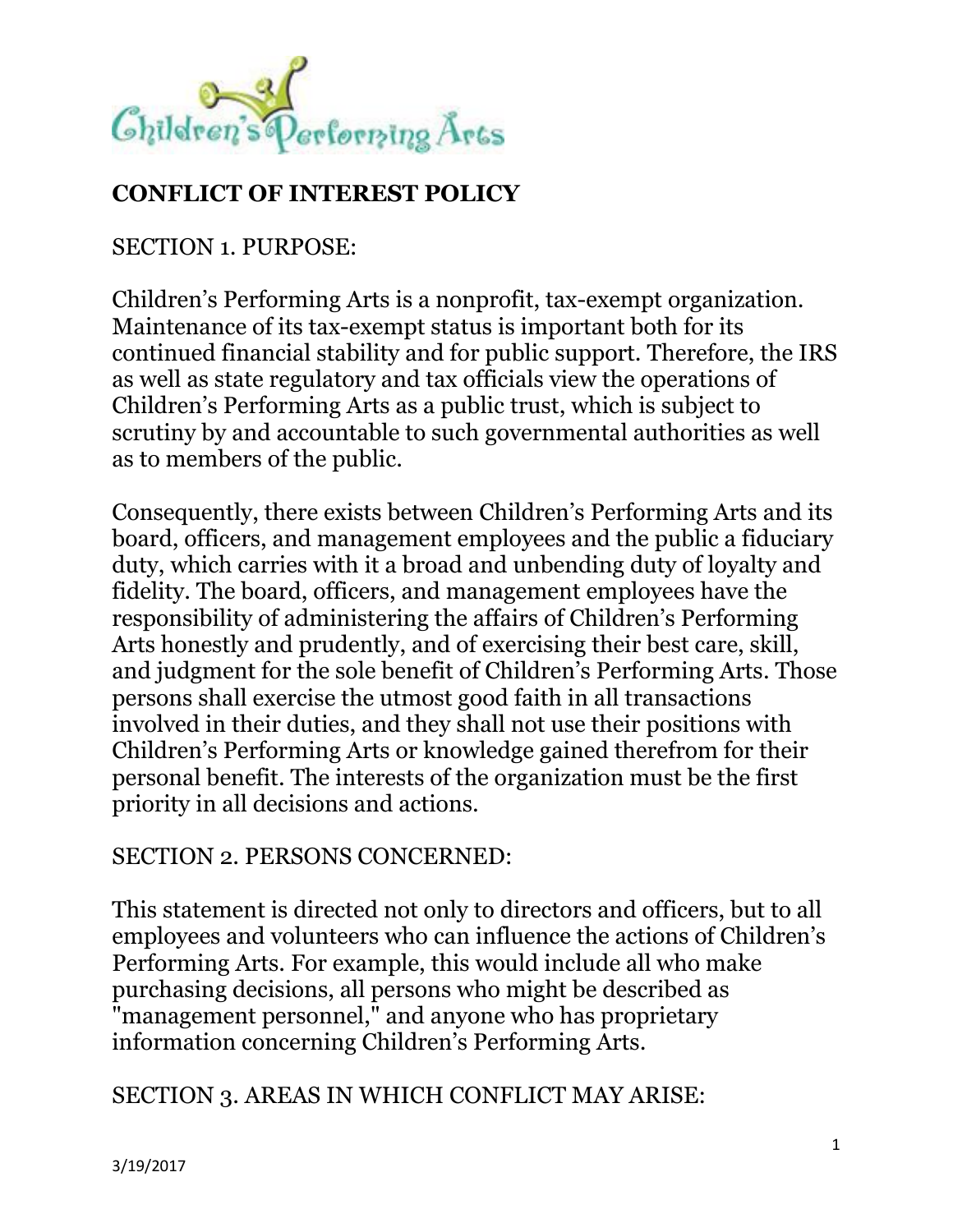

Conflicts of interest may arise in the relations of directors, officers, and management employees with any of the following third parties:

1. Persons and firms supplying goods and services to Children's Performing Arts.

2. Persons and firms from whom Children's Performing Arts leases property and equipment.

3. Persons and firms with whom Children's Performing Arts is dealing or planning to deal in connection with the gift, purchase or sale of real estate, securities, or other property.

4. Competing or affinity organizations.

5. Donors, volunteers and others supporting Children's Performing Arts.

6. Agencies, organizations. and associations which affect the operations of Children's Performing Arts.

7. Family members, friends, and other employees.

# SECTION 4. NATURE OF CONFLICTING INTEREST:

A conflicting interest may be defined as an interest, direct or indirect, with any persons or firms mentioned in Section 3. Such an interest might arise through:

- 1. Owning stock or holding debt or other proprietary interests in any third party dealing with Children's Performing Arts.
- 2. Holding office, serving on the board, participating in management, or being otherwise employed (or formerly employed) with any third party dealing with Children's Performing Arts.
- 3. Receiving remuneration for services with respect to individual transactions involving Children's Performing Arts.
- 4. Using Children's Performing Arts' time, personnel, equipment, supplies, or good will for other than Children's Performing Artsapproved activities, programs, and purposes.
- 5. Receiving personal gifts or loans from third parties dealing or competing with Children's Performing Arts. Receipt of any gift is disapproved except gifts of a value less than \$50, which could not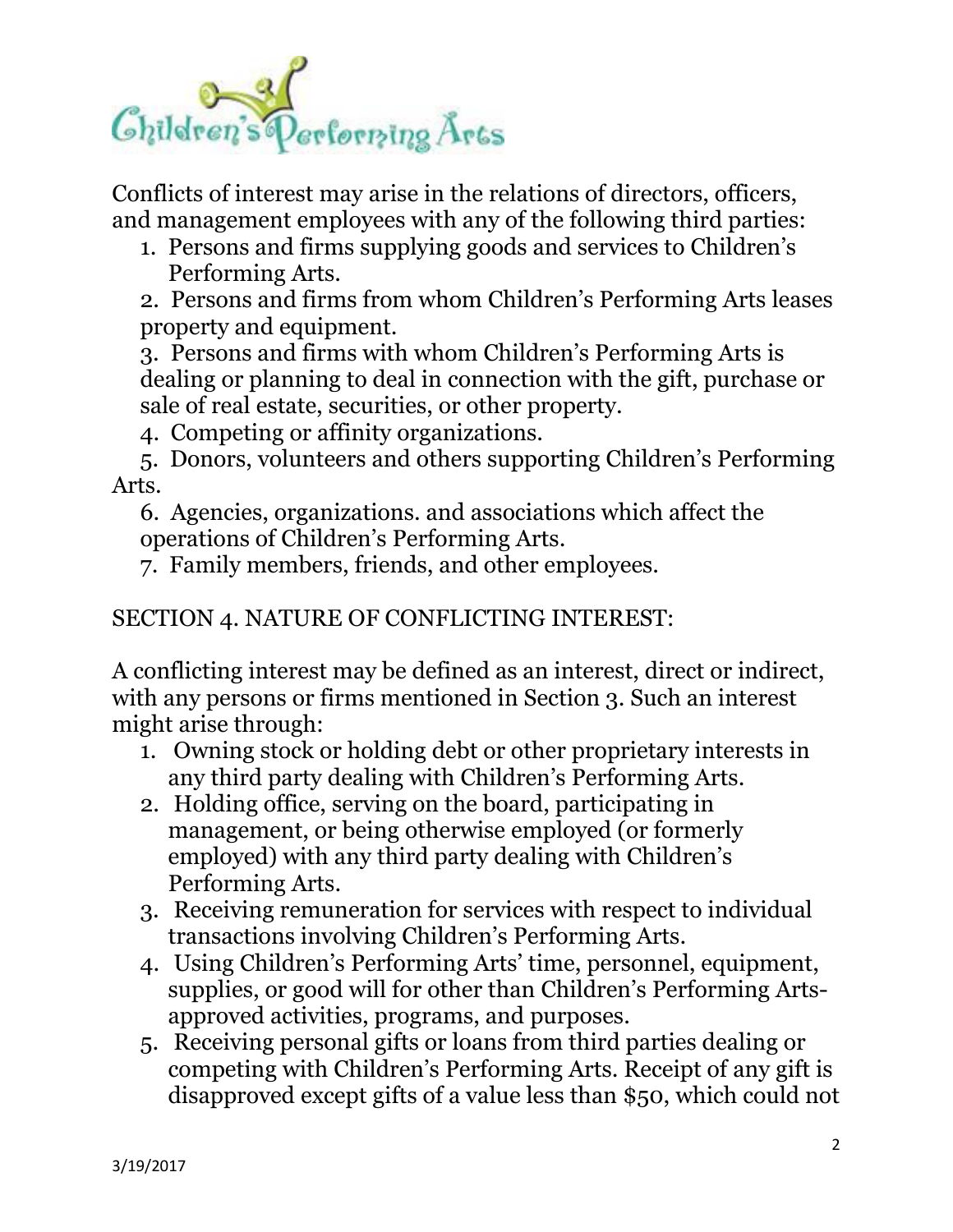

be refused without discourtesy. No personal gift of money should ever be accepted.

## SECTION 5. INTERPRETATION OF THIS STATEMENT OF POLICY:

The areas of conflicting interest listed in Section 3, and the relations in those areas which may give rise to conflict, as listed in Section 4, are not exhaustive. Conflicts might arise in other areas or through other relations. It is assumed that the directors, officers, volunteers and management employees will recognize such areas and relation by analogy.

The fact that one of the interests described in Section 4 exists does not necessarily mean that a conflict exists, or that the conflict, if it exists, is material enough to be of practical importance, or if material, that upon full disclosure of all relevant facts and circumstances it is necessarily adverse to the interests of Children's Performing Arts.

However, it is the policy of the board that the existence of any of the interests described in Section 4 shall be disclosed before any transaction is consummated. It shall be the continuing responsibility of the board, officers, and management employees to scrutinize their transactions and outside business interests and relationships for potential conflicts and to immediately make such disclosures.

#### SECTION 6. DISCLOSURE POLICY AND PROCEDURE:

Transactions with parties with whom a conflicting interest exists may be undertaken only if all of the following are observed:

1. The conflicting interest is fully disclosed;

2. The person with the conflict of interest is excluded from the discussion and approval of such transaction;

3. A competitive bid or comparable valuation exists; and

4. The board or a duly constituted committee thereof has determined that the transaction is in the best interest of the organization.